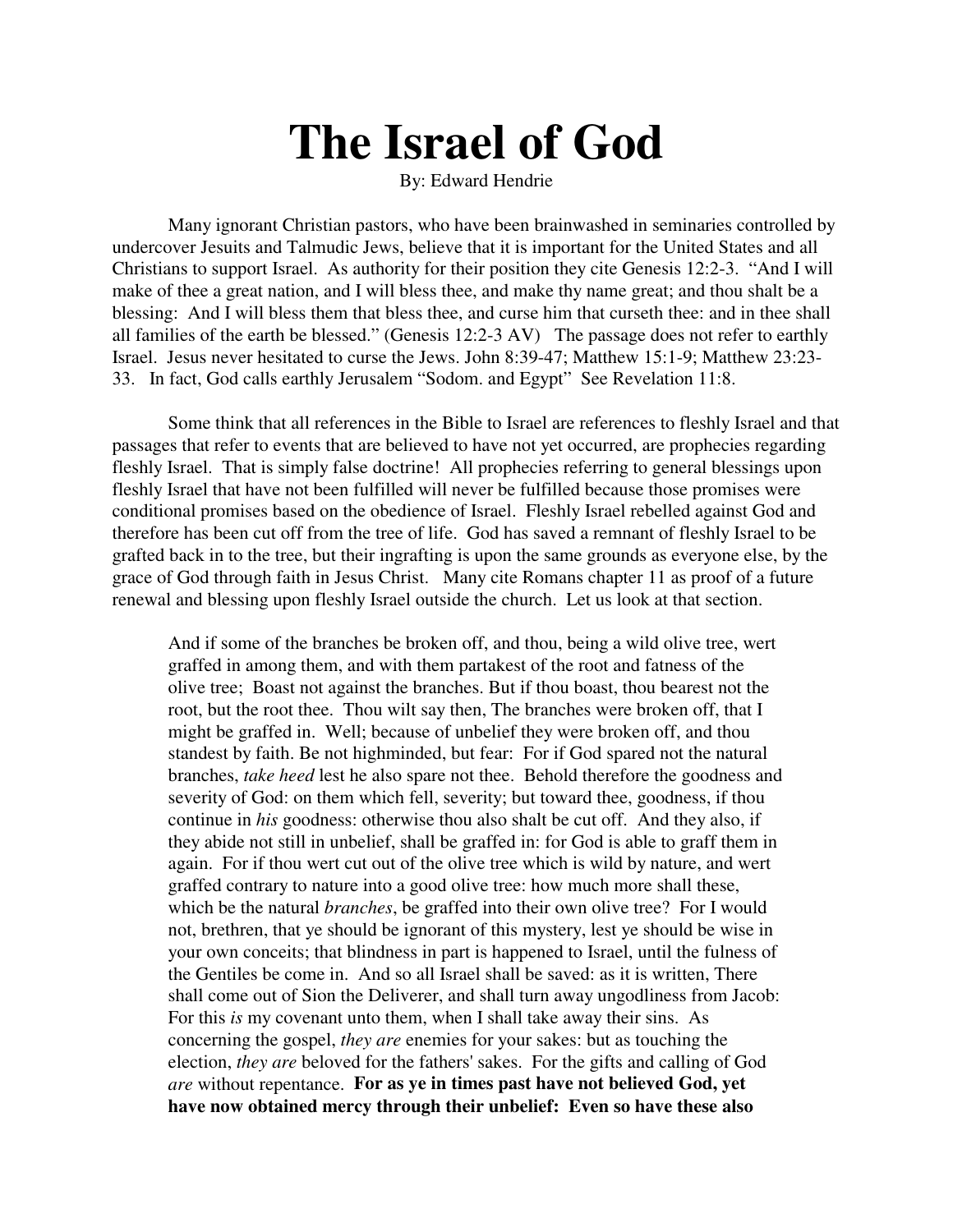**now not believed, that through your mercy they also may obtain mercy. For God hath concluded them all in unbelief, that he might have mercy upon all.** O the depth of the riches both of the wisdom and knowledge of God! how unsearchable *are* his judgments, and his ways past finding out! (Romans 11:17-33 AV)

That passage says nothing about the regeneration of fleshly Israel. It simply states that salvation comes only through being grafted into the olive tree of life and that a remnant of fleshly Israel has been chosen by God for salvation. It says nothing about some future renewal of fleshly Israel outside being ingrafted into God's church. Some take the position that fleshly Israel as a nation will be grafted back into the olive tree as fleshly Israel. That is not possible. God's kingdom is not of the flesh but of the spirit. Once a Jew is grafted into Christ he becomes a part of spiritual Israel, the church. "Not as though the word of God hath taken none effect. For they *are* not all Israel, which are of Israel: Neither, because they are the seed of Abraham, *are they* all children: but, In Isaac shall thy seed be called. That is, **They which are the children of the flesh, these** *are* **not the children of God: but the children of the promise are counted for the seed.**" (Romans 9:6-8 AV) There is no more distinction between Jew or Gentile, all are one in Christ. Romans 10:12; Colossians 3:11, 28.

Some state that the passage in Romans 11 that "that blindness in part is happened to Israel, until the fulness of the Gentiles be come in" indicates that there will be a Jewish dispensation sometime in the future, at which time the Christian dispensation will end. That is false doctrine. The theme of the Gospel is that there will be no end to Christ's kingdom, or his people, the church. 2 Peter 1:11. When the fullness of the Gentiles come in then will be the end of the world. 1 Corinthians 15:23-24. God did not state that the Jews will be saved *en masse* after the fullness of the Gentiles comes in. He simply stated that the Jews will be blind in part until the world ends. God has chosen a remnant of Jews to save from every generation, not just one generation during some post-Christian era.

God's plan is to establish the earthly then the spiritual. "Howbeit that *was* not first which is spiritual, but that which is natural; and afterward that which is spiritual. The first man *is* of the earth, earthy: the second man *is* the Lord from heaven. As *is* the earthy, such *are* they also that are earthy: and as *is* the heavenly, such *are* they also that are heavenly." (1 Corinthians 15:46-48 AV) God will not reverse course and reestablish the earthly kingdom of Israel in place of his spiritual kingdom of Israel. That is contrary to his revealed plan. Fleshly Israel was intended by God for an example to us, his church. 1 Corinthians 10:6. It is not the circumcision of the flesh that counts but the circumcision of the heart. Colossians 2:11.

He would not have us return to the weak and beggardly elements of the old testament law under fleshly Israel. *See* Galatians 4:9-11. To teach such a thing is to blasphemously state that Christ's sacrifice was imperfect and insufficient, and that therefore there is a need to reinstate the animal sacrifices. The old testament law was to act as a schoolmaster until the promise of Christ. God would have no reason to reinstate something that was intended to be in place only until he came to offer his own body as a perfect sacrifice. In Christ there is neither Jew nor Gentile, we are all one by faith in Christ. He is not going to divide us once again into Jew and Gentile. His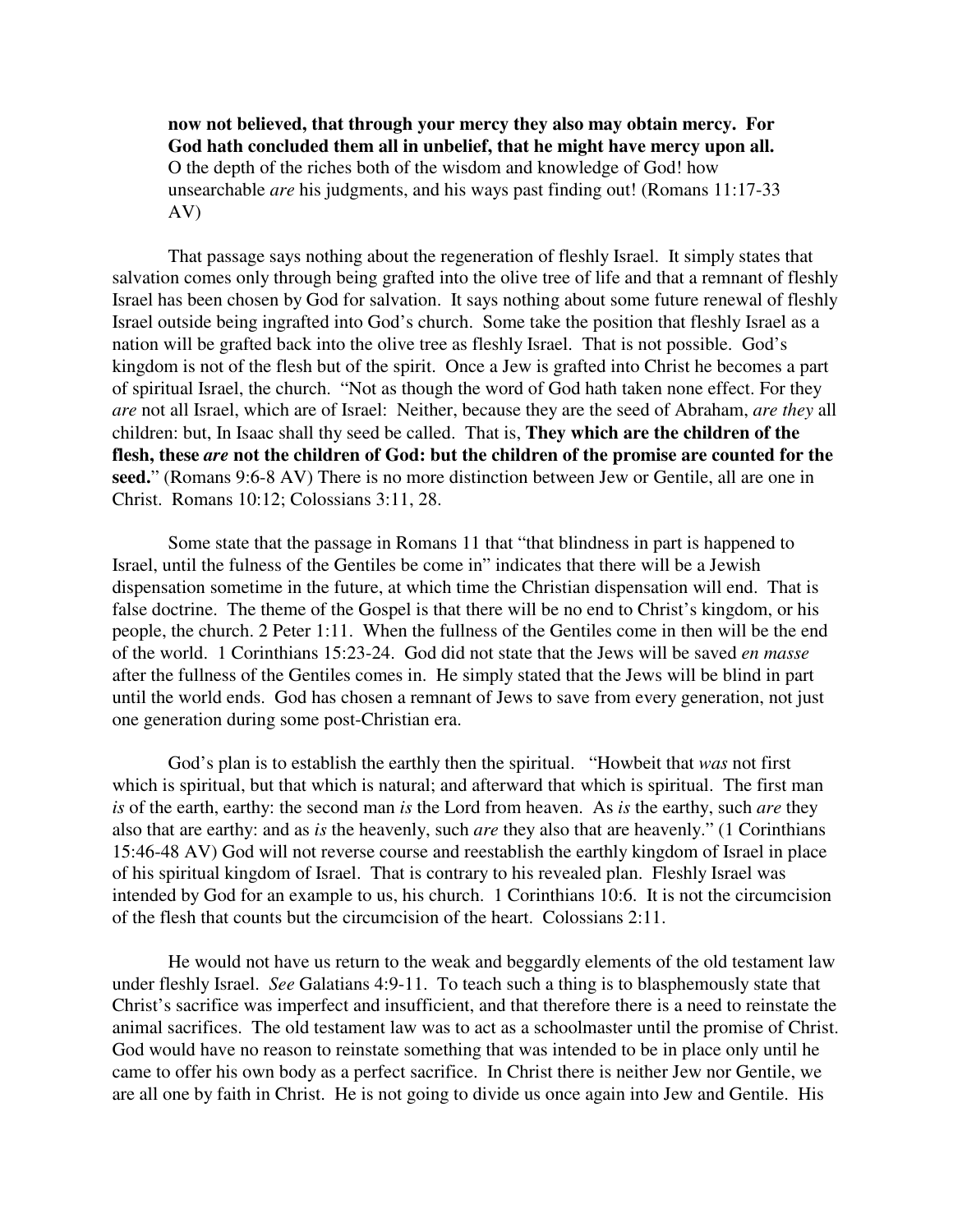church is his body which cannot be divided. 1 Corinthians 1:13. For a kingdom divided against itself cannot stand. Mark 3:24. The seed of the promises to Abraham is Christ and those who have the faith of Christ, his church, not fleshly Israel.

But before faith came, we were kept under the law, shut up unto the faith which should afterwards be revealed. Wherefore the law was our schoolmaster *to bring us* unto Christ, that we might be justified by faith. **But after that faith is come, we are no longer under a schoolmaster**. For ye are all the children of God by faith in Christ Jesus. For as many of you as have been baptized into Christ have put on Christ. **There is neither Jew nor Greek, there is neither bond nor free, there is neither male nor female: for ye are all one in Christ Jesus**. **And if ye** *be* **Christ's, then are ye Abraham's seed, and heirs according to the promise.** (Galatians 3:23-29 AV)

A Jew who believes in Jesus as Christ becomes a new creation. He is no longer a fleshly Jew. He becomes a spiritual Jew, a Christian. "For in Christ Jesus neither circumcision availeth any thing, nor uncircumcision, but a new creature." (Galatians 6:15 AV)

The bible makes clear that the old covenant made to fleshly Israel has vanished away, being replaced by the new covenant of faith in Jesus Christ. "In that he saith, A new *covenant*, he hath made the first old. Now that which decayeth and waxeth old *is* ready to vanish away." (Hebrews 8:13 AV) Why would God reinstate something in which he has said would vanish away and in which he has had no pleasure? "In burnt offerings and *sacrifices* for sin thou hast had no pleasure." (Hebrews 10:6 AV)

Fleshly Israel is symbolized by the fig tree. That fig tree will never again bear fruit.

And seeing a fig tree afar off having leaves, he came, if haply he might find any thing thereon: and when he came to it, he found nothing but leaves; for the time of figs was not *yet*. And Jesus answered and said unto it, **No man eat fruit of thee hereafter for ever.** And his disciples heard *it*. . . . And in the morning, as they passed by, they saw the fig tree dried up from the roots. And Peter calling to remembrance saith unto him, Master, behold, the fig tree which thou cursedst is withered away. (Mark 11:13-14, 20-21 AV)

Whereas spiritual Israel is symbolized by the olive tree. "Can the fig tree, my brethren, bear olive berries? either a vine, figs? so *can* no fountain both yield salt water and fresh." (James 3:12 AV) The answer is no! Fleshly Israel will never ever bear spiritual fruit for God. The spiritual fruit only comes from the spiritual olive plant, the church.

The blessings of God do not flow to the physical seed of Abraham but rather to his spiritual seed. Who is the seed of Abraham? Jesus is the seed of Abraham. "Now to Abraham and his seed were the promises made. He saith not, And to seeds, as of many; but as of one, **And to thy seed, which is Christ.** (Galatians 3:16 AV)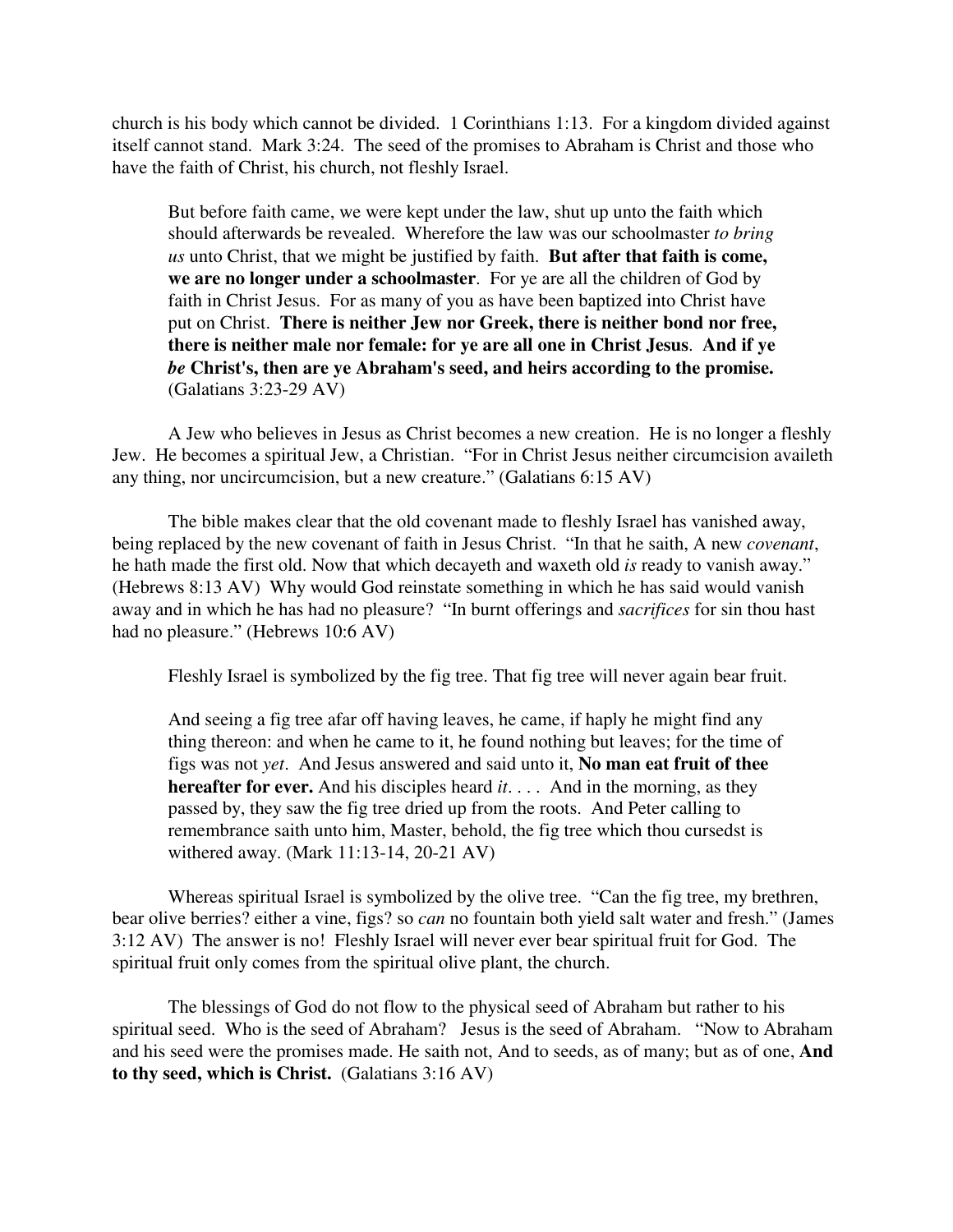All who believe in Jesus are heirs of the promise given to Abraham. Galatians 3:23-29. Through faith in Christ one becomes the spiritual seed of Abraham. Obedience to God is the result of salvation not the cause of it. Just as with Abraham, who believed God and it was accounted to him as righteousness, so too all others who believe God it is also accounted unto them as righteousness.

Even as Abraham believed God, and it was accounted to him for righteousness. Know ye therefore that they which are of faith, the same are the children of Abraham. And the scripture, foreseeing that God would justify the heathen through faith, preached before the gospel unto Abraham, *saying*, In thee shall all nations be blessed. So then they which be of faith are blessed with faithful Abraham. (Galatians 3:6-9 AV)

A true Jew is the spiritual seed of Abraham, not the physical seed. "For he is not a Jew, which is one outwardly; neither *is that* circumcision, which is outward in the flesh: But he *is* a Jew, which is one inwardly; and circumcision *is that* of the heart, in the spirit, *and* not in the letter; whose praise *is* not of men, but of God." (Romans 2:28-29 AV) "Not as though the word of God hath taken none effect. For they *are* not all Israel, which are of Israel: Neither, because they are the seed of Abraham, *are they* all children: but, In Isaac shall thy seed be called. That is, They which are the children of the flesh, these *are* not the children of God: but the children of the promise are counted for the seed." (Romans 9:6-8 AV)

The eternal blessings of Abraham flow to all who believe in Jesus Christ. God's kingdom is a spiritual kingdom not an earthly kingdom. His children are spiritual children not earthly children. In God's kingdom there are no distinctions between Jew or Gentile. "There is neither Jew nor Greek, there is neither bond nor free, there is neither male nor female: for ye are all one in Christ Jesus. And if ye *be* Christ's, then are ye Abraham's seed, and heirs according to the promise." (Galatians 3:28-29 AV)

Fleshly Israel of the Old Testament is a temporal type of the spiritual Israel of the New Testament, which is the church.

But with many of them God was not well pleased: for they were overthrown in the wilderness. **Now these things were our examples, to the intent we should not lust after evil things, as they also lusted.** (1 Corinthians 10:5-6 AV)

**Now all these things happened unto them for ensamples: and they are written for our admonition, upon whom the ends of the world are come.** (1 Corinthians 10:11 AV)

 Thus, the prophecies regarding Israel had both temporal and spiritual fulfillments. The distinction between the temporal Israel and the eternal Israel is explained clearly in R. B. Yerby's book *The Once and Future Israel*. First there is the temporal earthly fulfillment and then there is the spiritual fulfillment. 1 Corinthians 15:46.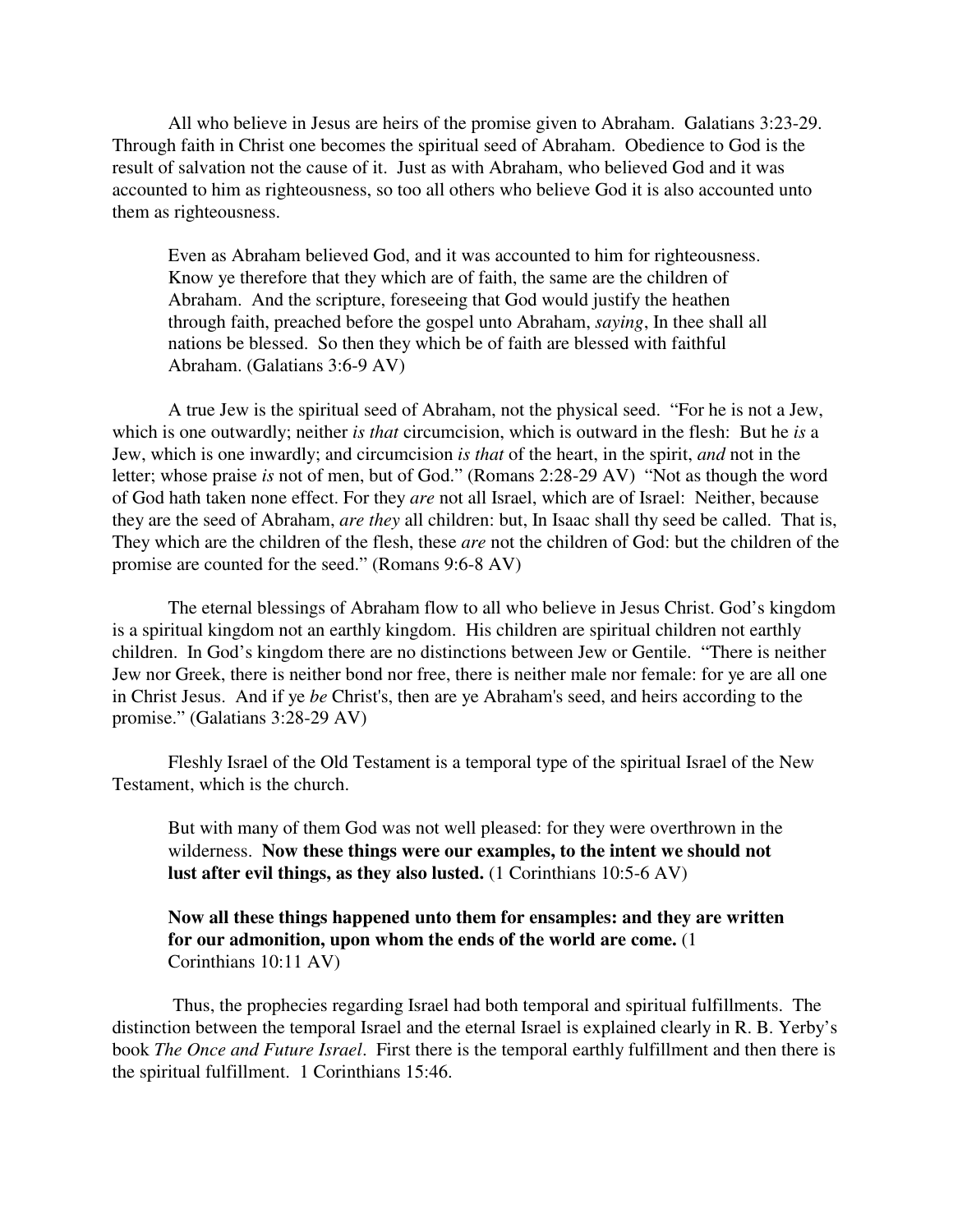The scriptures teach us that in all of God's dealings with mankind, from the time of Adam, we may discern the same divine principle at work, namely, "first the natural, then the spiritual." (1 Cor 15:45-46) God has progressively revealed his purpose through, first, his dealings with the natural Israel and, second and finally, his dealings with spiritual Israel. (There is no scriptural basis for the regressive idea that God's dealings will again be centered exclusively on natural Israel at some future date.)

Because God's dealings follow the sequence of first the natural, then the spiritual, it is easy to see and understand that the same progression applied to his people and his promises. The natural people of Old Testament Israel enjoyed the natural fulfillment of the promises made to them, and saw the promises invalidated through sin and unbelief. Likewise, the spiritual people of New Testament Israel, the followers of Jesus Christ, have received, are receiving and will receive all spiritual fulfillments of the promises.

\* \* \*

[In Galatians 4:21-31] as in many other New Testament passages, Paul skillfully defeated his adversaries with their own ammunition. He took the "foolish Galatians" who desired to be under the law" (Gal 4:21) right into the thick of Old Testament Law, into Genesis, the first book of Moses, to prove a spiritual truth with natural types. The early church recognized the need for spiritual authority to support their doctrines (for them, of course, the scriptures were the writings we today call the Old Testament) and therefore, under the inspiration of the Holy Spirit, they quoted freely from the Old Testament.

In the fourth chapter of Galatians, as elsewhere, Paul proved his point through the superior understanding God gave him of the true meaning of the Old Testament scriptures. He said that the story of the two sons of Abraham was more than just a prominent part of the history of the Jewish people. It was, he said, an allegory (Gal. 4:24), that is, a story in which the people and events were symbols or types standing for some greater truth (Gal. 4:24).

The allegory speaks of two women and their two sons who were fathered by Abraham. Hagar, the bondwoman and the mother of Ishmael who was "born after the flesh" (Gal 4:23), typifies natural Jerusalem. Sarah, the freewoman and the mother of Isaac, the child of promise (Gal 4:23, 28), typifies the church which is spiritual Jerusalem. The children of natural Jerusalem are in bondage (Gal. 4:25), as are all who are unsaved, but the children of the church, the heavenly Jerusalem, are free (Gal. 4:26). Those who are in bondage, who are not born again are only "born after the flesh" (Gal. 4:29) cannot possibly be God's people. Therefore, the scriptures "cast out"(Gal 4:30) the natural Jerusalem and her children after the flesh, and identify the heirs as the believers in Christ who are the children of promise (Gal 4:30).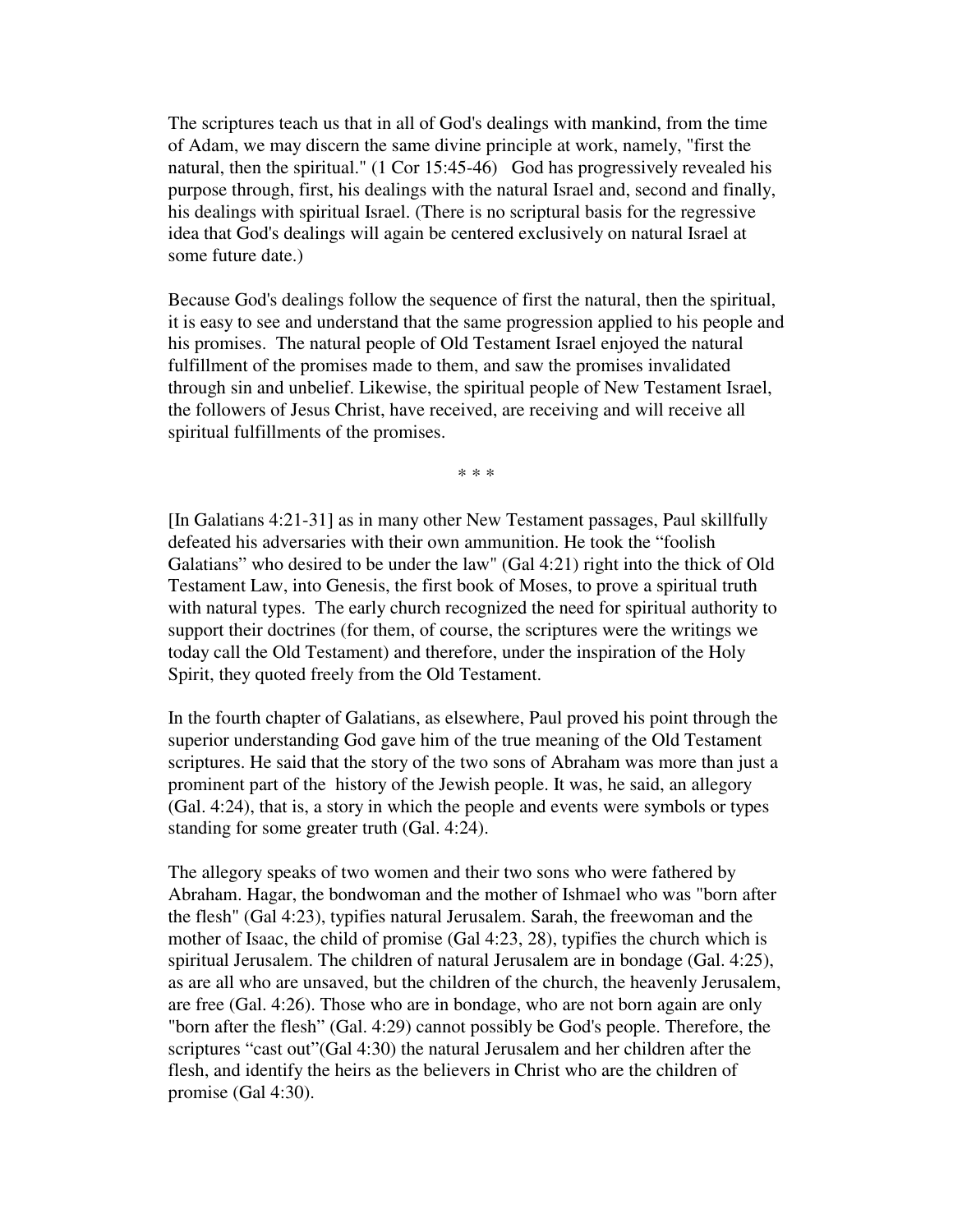Paul was constantly in trouble with the Jews because his spiritual interpretations of the Old Testament scriptures warred with their natural interpretation. Our onetime Pharisee had come to see clearly that "the things that are seen are temporal, but the things which are not seen are eternal" (2 Cor 4:18) but his former colleagues could not believe that their highly vaunted institutions were ready to "vanish away" (Heb 8:13).

\* \* \*

Because the Lord Jesus "endured the cross, despising the shame" (Heb 12:2) spiritual Israel hears a better voice than the voices heard by natural Israel (Heb. 1:1, 2), and we have, among other things, a better Priest (Heb. 4:15), a better priesthood (Heb. 5:6), a better hope (Heb. 7:19), a better covenant (Heb. 8:10), a better Tabernacle (Heb. 9:11), a better altar (Heb. 13:10), a better sacrifice (Heb. 9:14), a better country (Heb. 11:16), and a better city (Heb.  $12:22$ ).<sup>1</sup>

Many believe that some of the prophecies in the Old Testament regarding natural Israel have not been fulfilled and therefore there must be a post-Christian period during which they will be fulfilled. Let us examine these Old Testament prophecies. In Genesis 12:2 God told Abraham: "And I will make of thee a great nation, and I will bless thee, and make thy name great; and thou shalt be a blessing." Abraham did not see the fulfillment of that prophecy. That promise was fulfilled in part by fleshly Israel. "And God spake unto Israel in the visions of the night, and said, Jacob, Jacob. And he said, Here *am* I. And he said, I *am* God, the God of thy father: fear not to go down into Egypt; for **I will there make of thee a great nation**" (Genesis 46:2-3 AV) After a 400 year of captivity God raised up Moses who brought Israel out of Egyptian bondage and it became a great nation, just as promised by God. *See* Joshua 8-12; 1 Chronicles 17:21.

Keep therefore and do *them*; for this *is* your wisdom and your understanding in the sight of the nations, which shall hear all these statutes, and say, **Surely this great nation** *is* **a wise and understanding people. For what nation** *is there so* **great, who** *hath* **God** *so* **nigh unto them, as the LORD our God** *is* **in all** *things that* **we call upon him** *for***? And what nation** *is there so* **great, that hath statutes and judgments** *so* **righteous as all this law, which I set before you this day?** (Deuteronomy 4:6-8 AV)

There, however, was yet to be a spiritual fulfillment of the promise that from Abraham would spring a great nation. The church was the spiritual fulfillment of the promise given to Abraham.

**But ye** *are* **a chosen generation, a royal priesthood, an holy nation, a peculiar people**; that ye should shew forth the praises of him who hath called you out of darkness into his marvellous light: Which in time past *were* not a people, but *are*

\* \* \*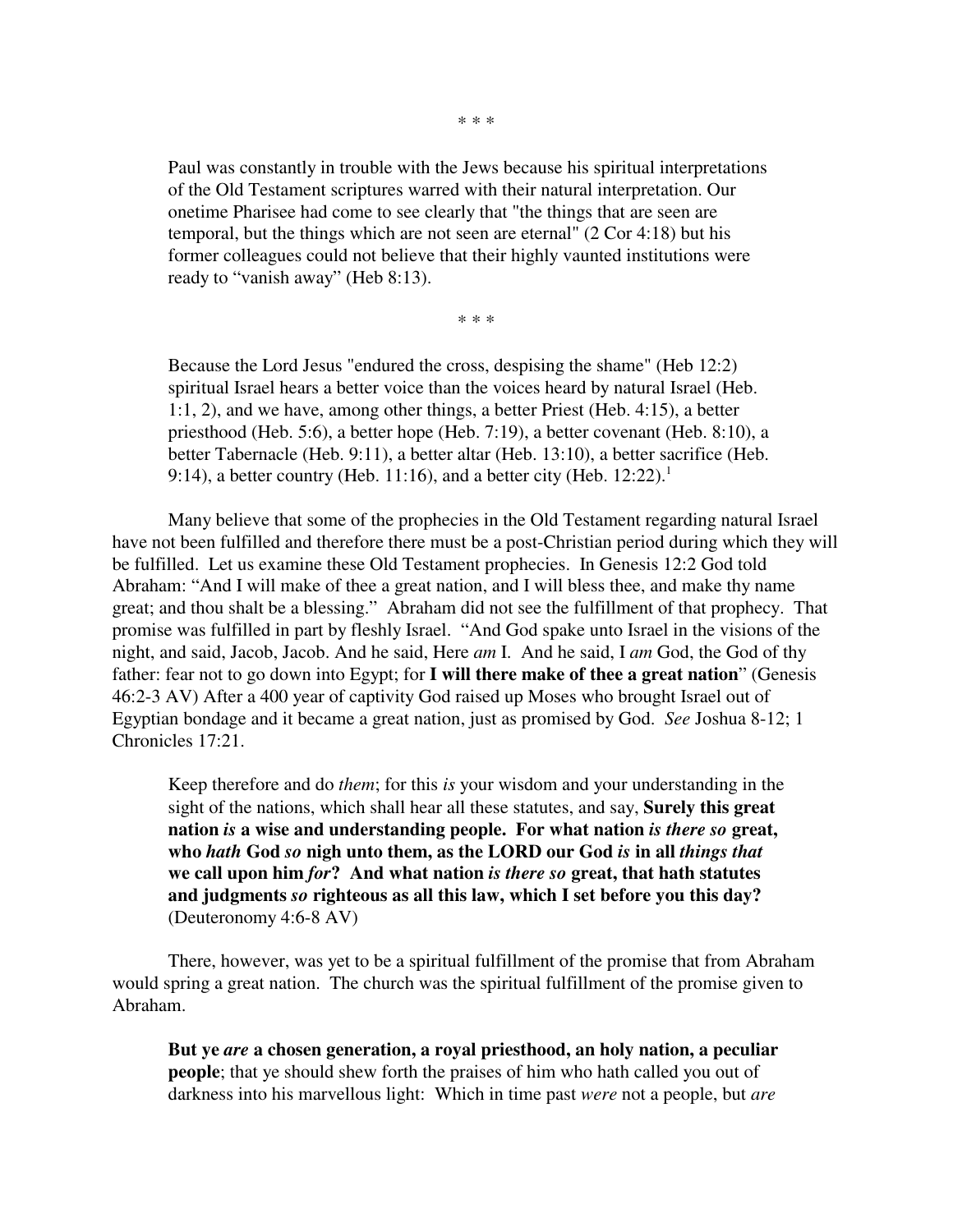now the people of God: which had not obtained mercy, but now have obtained mercy. (1 Peter 2:9-10 AV)

On three different occasions God promised that Abraham's descendants would be too numerous to count.

And I will make thy seed as the dust of the earth: so that if a man can number the dust of the earth, *then* shall thy seed also be numbered. (Genesis 13:16 AV)

And he brought him forth abroad, and said, Look now toward heaven, and tell the stars, if thou be able to number them: and he said unto him, So shall thy seed be. (Genesis 15:5 AV)

That in blessing I will bless thee, and in multiplying I will multiply thy seed as the stars of the heaven, and as the sand which *is* upon the sea shore; and thy seed shall possess the gate of his enemies; (Genesis 22:17 AV)

Was that promise fulfilled in part by temporal Israel? Yes! We have the proof of the God inspired testimony of Moses, Solomon, and the author of Hebrews.

Now, O LORD God, let thy promise unto David my father be established: for **thou hast made me king over a people like the dust of the earth in multitude.** (2 Chronicles 1:9 AV)

**The LORD your God hath multiplied you, and, behold, ye** *are* **this day as the stars of heaven for multitude.** (Deuteronomy 1:10 AV)

**Therefore sprang there even of one, and him as good as dead,** *so many* **as the stars of the sky in multitude, and as the sand which is by the sea shore innumerable.** (Hebrews 11:12 AV)

**Judah and Israel** *were* **many, as the sand which** *is* **by the sea in multitude**, eating and drinking, and making merry. (1 Kings 4:20 AV)

There, however, was to be a future spiritual fulfillment of that promise through the church. The seed of Abraham is a spiritual seed. The nation that would spring from him would be a nation built not on fleshly Israel only. There would be a better fulfillment of the promise through faith.

Therefore *it is* of faith, that *it might be* by grace; to the end the promise might be sure to all the seed; not to that only which is of the law, but to that also which is of **the faith of Abraham; who is the father of us all**, (Romans 4:16 AV)

In Genesis 17:5 God told Abraham he would be a father of many nations.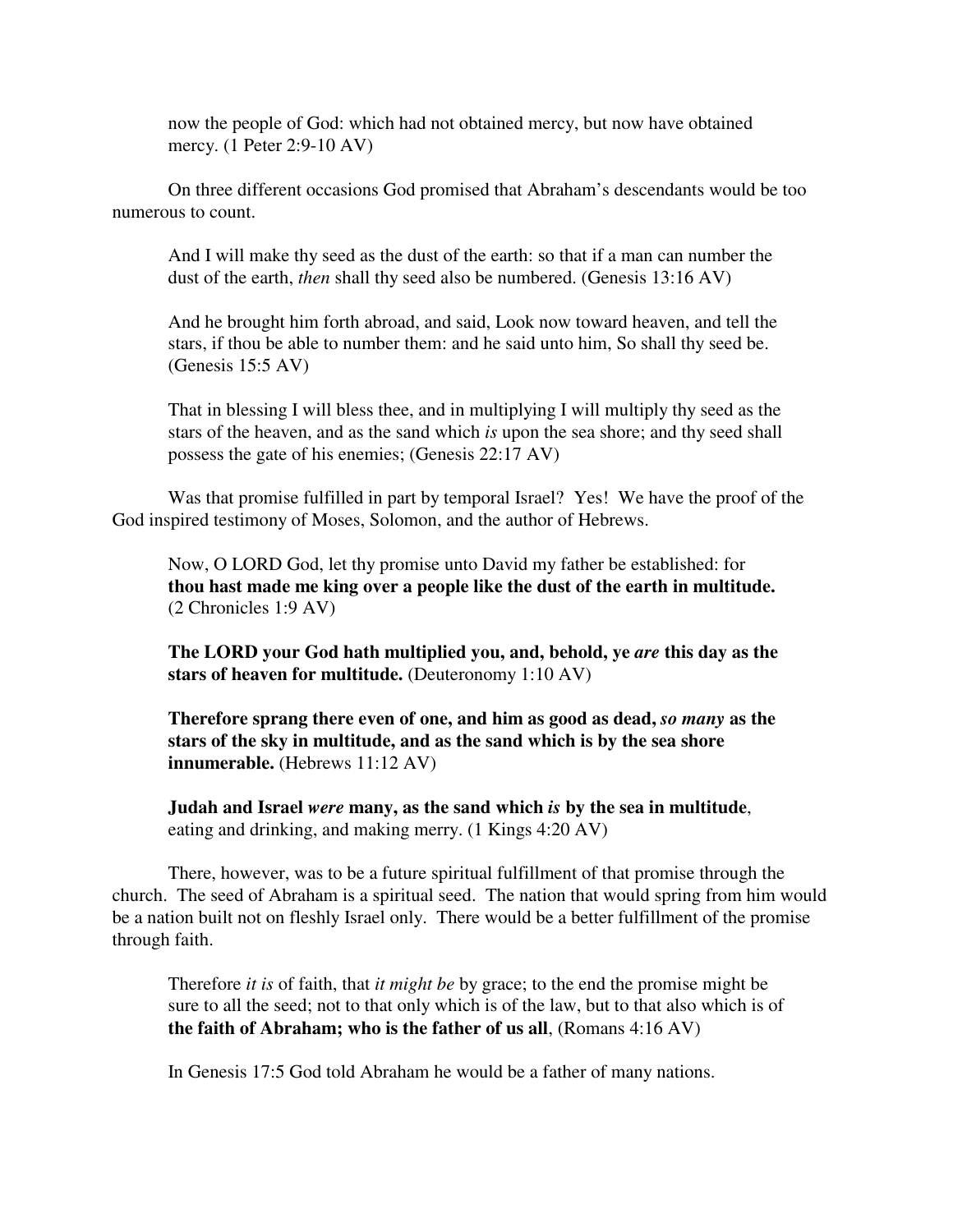(As it is written, **I have made thee a father of many nations**,) before him whom he believed, *even* God, who quickeneth the dead, and calleth those things which be not as though they were. (Romans 4:17 AV)

As Abraham believed the promises of God and God counted it as righteousness. So too are those who have the faith of Abraham, they are the spiritual seed of Abraham. The church of God is the promised spiritual great nation.

Who against hope believed in hope, that he might become the father of many nations, according to that which was spoken, **So shall thy seed be.** (Romans 4:18 AV)

Those that believe in Christ are Abraham's seed and the innumerable children that God promised Abraham. First came the temporal earthly fulfillment of the promise through natural Israel, then came the spiritual eternal fulfillment through the church of Christ.

## **And if ye** *be* **Christ's, then are ye Abraham's seed, and heirs according to the promise.** (Galatians 3:29 AV)

On no less than four different occasions God promised to Abraham and his descendants the land of Canaan. Genesis 12:7; 13:14-15; 15:7,18; 17:8. Many say that the promise of the land was not fulfilled. That is not true. God has stated clearly that all the land that he promised to fleshly Israel was given to them.

**And the LORD gave unto Israel all the land which he sware to give unto their fathers; and they possessed it, and dwelt therein.** And the LORD gave them rest round about, according to all that he sware unto their fathers: and there stood not a man of all their enemies before them; the LORD delivered all their enemies into their hand. **There failed not ought of any good thing which the LORD had spoken unto the house of Israel; all came to pass.** (Joshua 21:43-45 AV)

Some claim that the land that Israel occupied did not reach all the way from Egypt to the river Euphrates, as promised by God in Genesis 15:18, and therefore there is to be a future fulfillment of the promise. That claim is simply not true. Solomon, King of Israel, ruled from the river Euphrates to Egypt. "And Solomon reigned over all kingdoms from **the river unto the land of the Philistines, and unto the border of Egypt:** they brought presents, and served Solomon all the days of his life." (1 Kings 4:21 AV) Is the river mentioned in verse 21 the Euphrates? Yes it is! In verse 24 we read that Solomon had dominion over Tipsah. Tipsah was located on the Euphrates in Mesopotamia. "For he had dominion over all *the region* on this side the river, from Tiphsah even to Azzah, over all the kings on this side the river: and he had peace on all sides round about him." (1 Kings 4:24 AV)

Some have tried to beguile the children of God by stating that because Genesis 17:7-9 states that the land of Canaan was to be an everlasting possession of Israel, it is God's plan that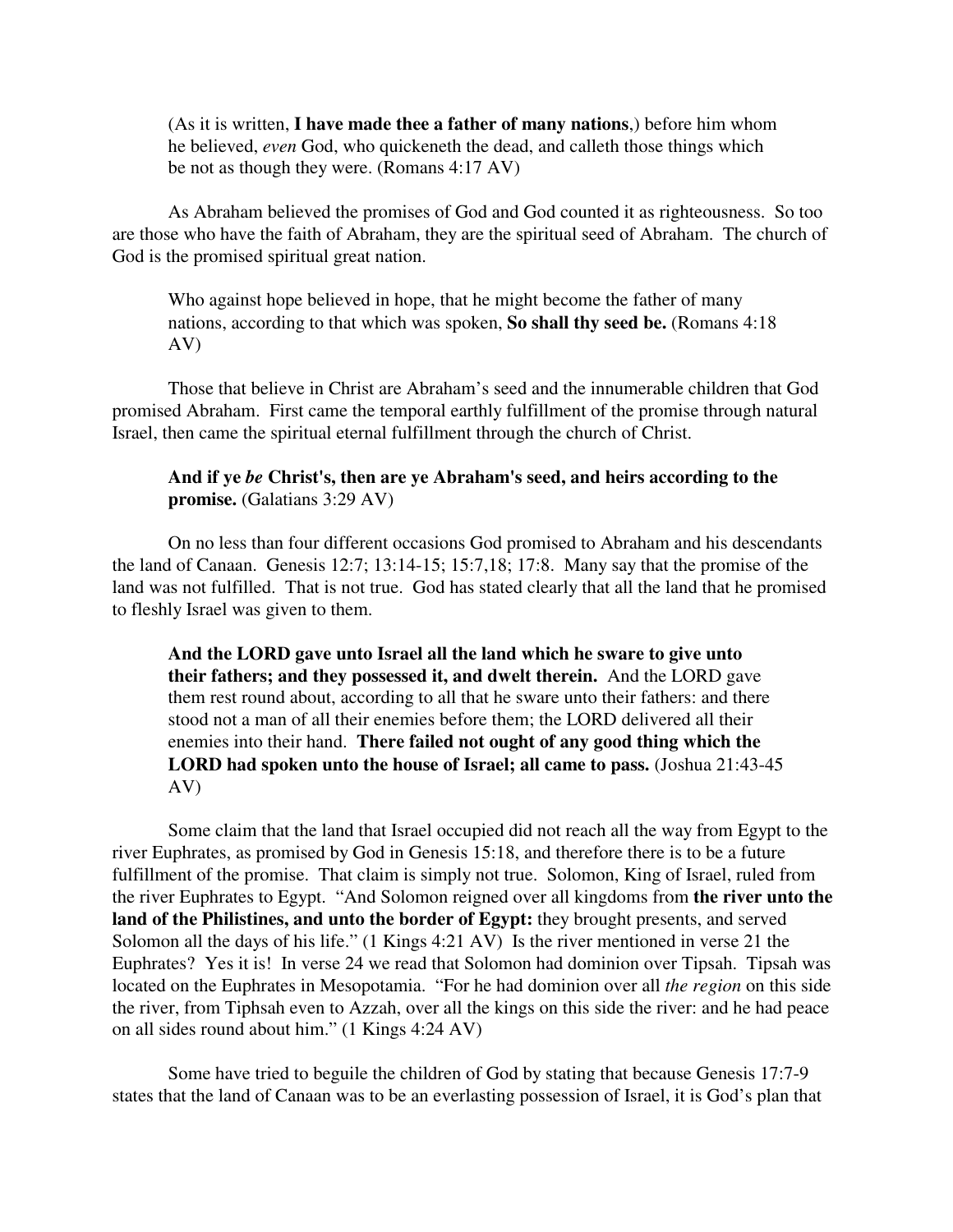natural Israel regain possession of that land. Let us look at that passage.

**And I will establish my covenant between me and thee and thy seed after thee in their generations for an everlasting covenant, to be a God unto thee, and to thy seed after thee. And I will give unto thee, and to thy seed after thee, the land wherein thou art a stranger, all the land of Canaan, for an everlasting possession; and I will be their God.** And God said unto Abraham, Thou shalt keep my covenant therefore, thou, and thy seed after thee in their generations. (Genesis 17:7-9 AV)

Notice that it refers to an everlasting covenant. That everlasting covenant is the New Covenant of Christ, which is fulfilled in Christ. It is a spiritual covenant. The land promised is a heavenly land that will be "everlasting." God himself has revealed that truth to those who have ears to hear and eyes to see.

By faith Abraham, when he was called to go out into a place which he should after receive for an inheritance, obeyed; and he went out, not knowing whither he went. By faith he sojourned in the land of promise, as *in* a strange country, dwelling in tabernacles with Isaac and Jacob, the heirs with him of the same promise: **For he looked for a city which hath foundations, whose builder and maker** *is* **God.** Through faith also Sara herself received strength to conceive seed, and was delivered of a child when she was past age, because she judged him faithful who had promised. Therefore sprang there even of one, and him as good as dead, *so many* as the stars of the sky in multitude, and as the sand which is by the sea shore innumerable. **These all died in faith, not having received the promises**, but having seen them afar off, and were persuaded of *them*, and embraced *them*, and confessed that they were strangers and pilgrims on the earth. For they that say such things declare plainly that they seek a country. And truly, if they had been mindful of that *country* from whence they came out, they might have had opportunity to have returned. **But now they desire a better** *country***, that is, an heavenly:** wherefore God is not ashamed to be called their God: for he hath prepared for them a city. (Hebrews 11:8-16 AV)

Notice that those pilgrims of God died in faith not having received the promises on earth. The everlasting covenant of God is spiritual, the land is eternal in heaven, not temporal on earth. For the earthly land of Canaan could not possibly be an everlasting possession of fleshly Israel, because the earth will one day be destroyed and replaced by a new heaven and a new earth. "Looking for and hasting unto the coming of the day of God, wherein the heavens being on fire shall be dissolved, and the elements shall melt with fervent heat? Nevertheless we, according to his promise, look for new heavens and a new earth, wherein dwelleth righteousness." (2 Peter 3:12-13 AV) "And I saw a new heaven and a new earth: for the first heaven and the first earth were passed away; and there was no more sea." (Revelation 21:1 AV)

God made a conditional covenant with Israel that is referred to as the Mosaic covenant. The blessings were conditioned on the obedience of Israel. Israel violated that covenant and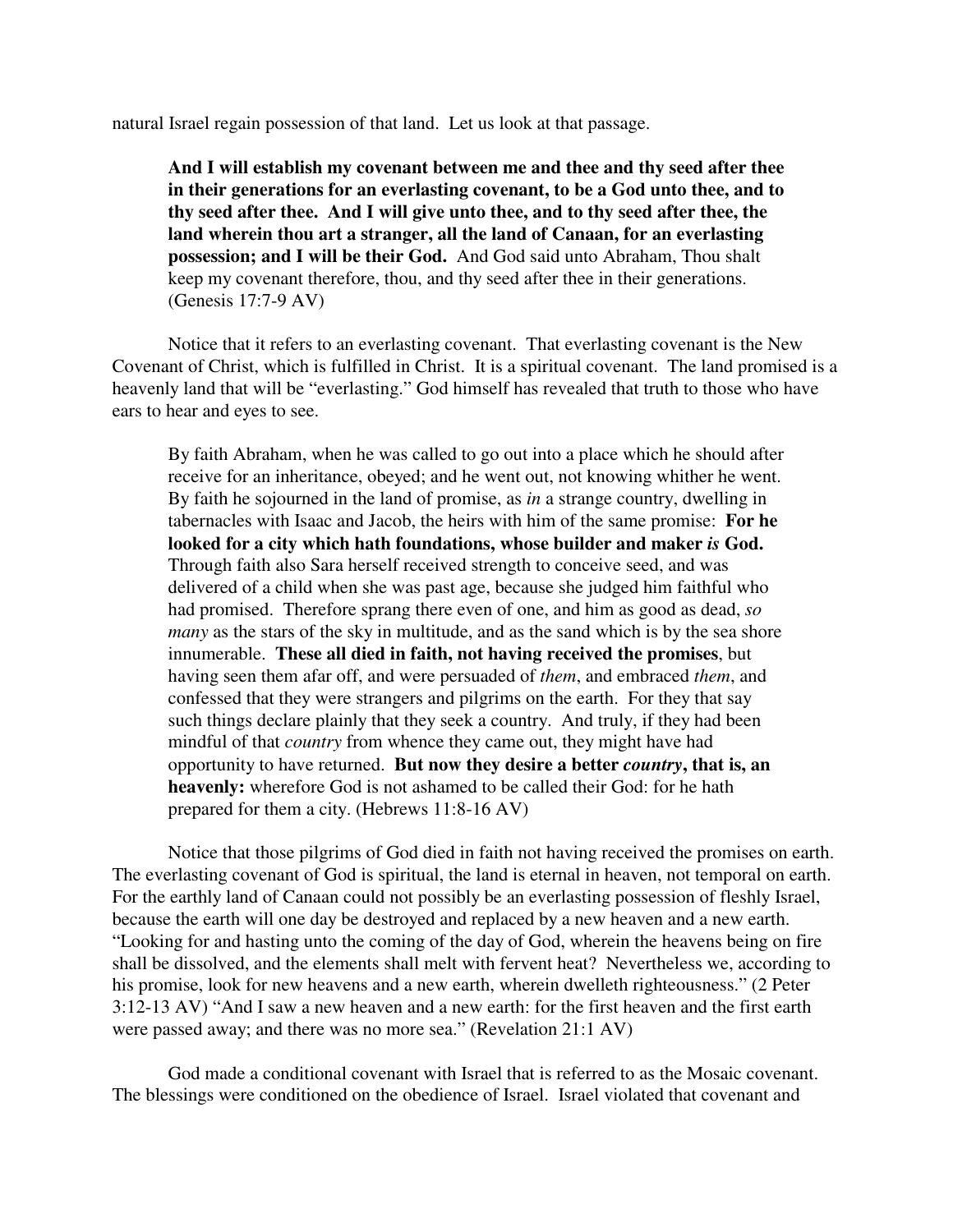therefore the blessings did not flow to fleshly Israel.

Now therefore, if ye will obey my voice indeed, and keep my covenant, then ye shall be a peculiar treasure unto me above all people: for all the earth *is* mine: And ye shall be unto me a kingdom of priests, and an holy nation. These *are* the words which thou shalt speak unto the children of Israel. And Moses came and called for the elders of the people, and laid before their faces all these words which the LORD commanded him. And all the people answered together, and said, All that the LORD hath spoken we will do. And Moses returned the words of the people unto the LORD. (Exodus 19:5-8 AV)

No sooner did they agree to obey God that they immediately fell into idolatry.

Saying unto Aaron, Make us gods to go before us: for *as for* this Moses, which brought us out of the land of Egypt, we wot not what is become of him. And they made a calf in those days, and offered sacrifice unto the idol, and rejoiced in the works of their own hands. Then God turned, and gave them up to worship the host of heaven; as it is written in the book of the prophets, O ye house of Israel, have ye offered to me slain beasts and sacrifices *by the space of* forty years in the wilderness? Yea, ye took up the tabernacle of Moloch, and the star of your god Remphan, figures which ye made to worship them: and I will carry you away beyond Babylon. (Acts 7:40-43 AV)

The history of natural Israel is one of continual sin intermixed with periods of repentance, until God finally finished with them according to his foreordained plan. There is a spiritual Israel, the church, to whom the blessings flow. God's true Israel is and always was the church. The church contains the children of the promise. "Now we, brethren, as Isaac was, are the children of promise." (Galatians 4:28 AV) The church is the Israel of God. "For in Christ Jesus neither circumcision availeth any thing, nor uncircumcision, but a new creature. And as many as walk according to this rule, peace *be* on them, and mercy, and upon the **Israel of God.**" (Galatians 6:15-16 AV) The church is the temple of God. "Know ye not that ye are **the temple of God**, and *that* the Spirit of God dwelleth in you?" (1 Corinthians 3:16 AV) The church is God's holy nation inheriting the promises made by God in Exodus 19:5-8. **"But ye** *are* **a chosen generation, a royal priesthood, an holy nation, a peculiar people**; that ye should shew forth the praises of him who hath called you out of darkness into his marvellous light." (1 Peter 2:9 AV)

God does not have a plan of salvation for fleshly Israel that is any different than the plan of salvation he has for Gentiles. Salvation is by grace through faith in Jesus Christ for all. There is one body of Christ, his spiritual Israel, made up of Gentiles and the remnant of fleshly Israel.

Even when we were dead in sins, hath quickened us together with Christ, (by grace ye are saved;) And hath raised *us* up together, and made *us* sit together in heavenly *places* in Christ Jesus: That in the ages to come he might shew the exceeding riches of his grace in *his* kindness toward us through Christ Jesus. For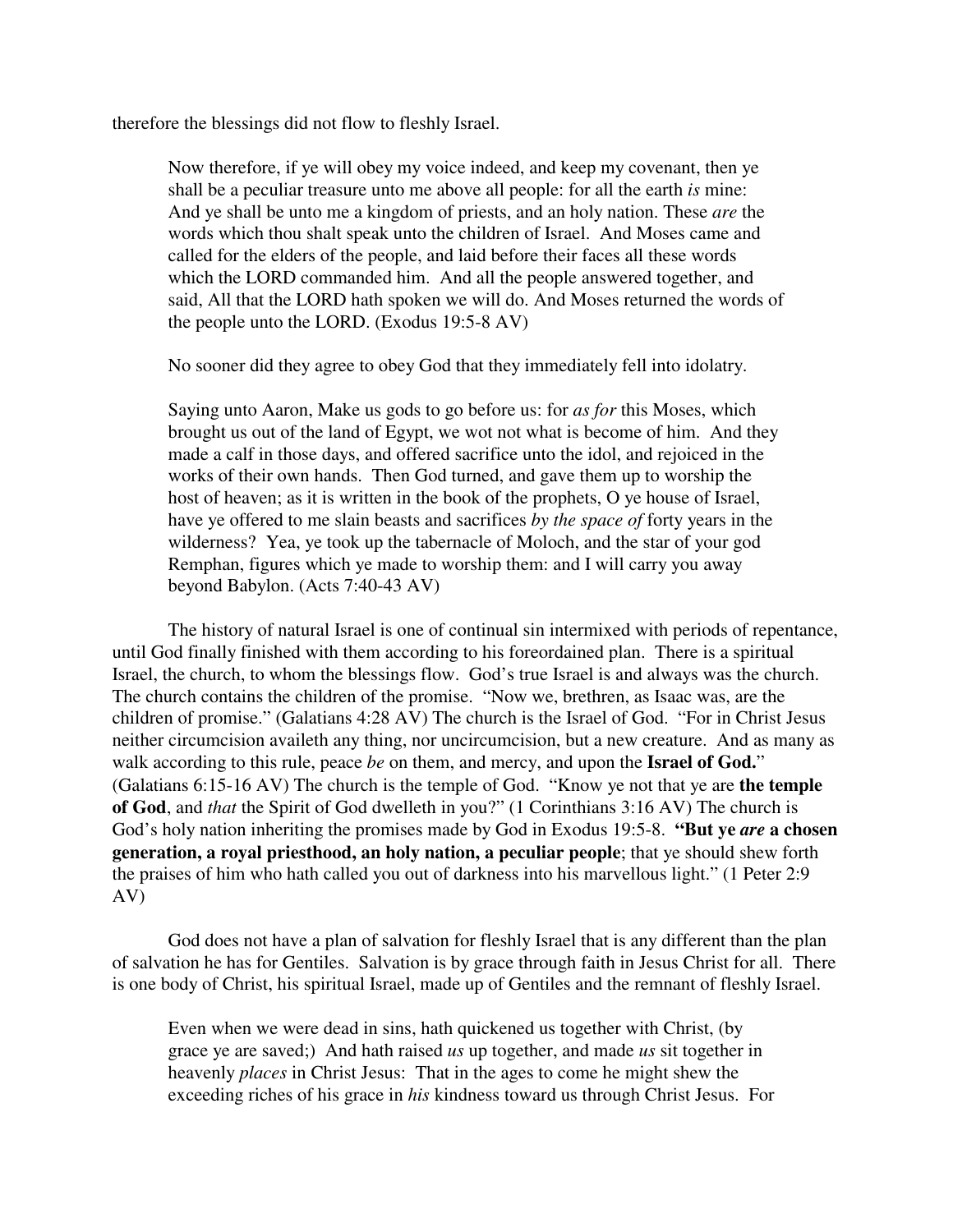by grace are ye saved through faith; and that not of yourselves: *it is* the gift of God: Not of works, lest any man should boast. For we are his workmanship, created in Christ Jesus unto good works, which God hath before ordained that we should walk in them. Wherefore remember, that ye *being* in time past Gentiles in the flesh, who are called Uncircumcision by that which is called the Circumcision in the flesh made by hands; That at that time ye were without Christ, being aliens from the commonwealth of Israel, and strangers from the covenants of promise, having no hope, and without God in the world: But now in Christ Jesus ye who sometimes were far off are made nigh by the blood of Christ. **For he is our peace, who hath made both one, and hath broken down the middle wall of partition** *between us***; Having abolished in his flesh the enmity,** *even* **the law of commandments** *contained* **in ordinances; for to make in himself of twain one new man,** *so* **making peace; And that he might reconcile both unto God in one body by the cross, having slain the enmity thereby: And came and preached peace to you which were afar off, and to them that were nigh.** For through him we both have access by one Spirit unto the Father. Now therefore ye are no more strangers and foreigners, but fellowcitizens with the saints, and of the household of God; And are built upon the foundation of the apostles and prophets, Jesus Christ himself being the chief corner *stone*; In whom all the building fitly framed together groweth unto an holy temple in the Lord: In whom ye also are builded together for an habitation of God through the Spirit. (Ephesians 2:5-22 AV)

Christ did not in any way provide some exclusive plan for the Jews. He stated that the gospel was to be preached to "all nations." Luke 24:47. The only difference for the Jews was that the preaching of the gospel should start at Jerusalem. It was to start with the Jews, but that does not mean it is to end with the Jews in some post-Christian era. The Old Testament has prophecies of the church of God consisting of both believing Jews and Gentiles. Amos 9:11-12; Hosea 1:10; 2:23. The Old Testament prophecies regarding salvation to the both the Jews and Gentiles together are explained in Acts 15:13-17; 26:22-23; Romans 9:23-26; and 1 Peter 2:10.

The New Testament writers, being inspired by God, clearly understood that the church is the Israel of God and is the object of the promises made to Israel by God in the Old Testament.<sup>2</sup>

#### **Paul said that** *believers* **are:**

"The children of God" (Romans 8:16). "The Household of God" (Ephesians 2:19). "The children of Abraham" (Colossians 3:7). "Abraham's seed" (Galatians 3:29). "The Children of promise" (Rom. 9:8, Galatians 4:28). "A peculiar people" (Titus 2:14). "The elect of God" (Colossians 3:12). "Heirs of God"(Rom. 8:17). "Heirs according to the promise" (Galatians 3:29).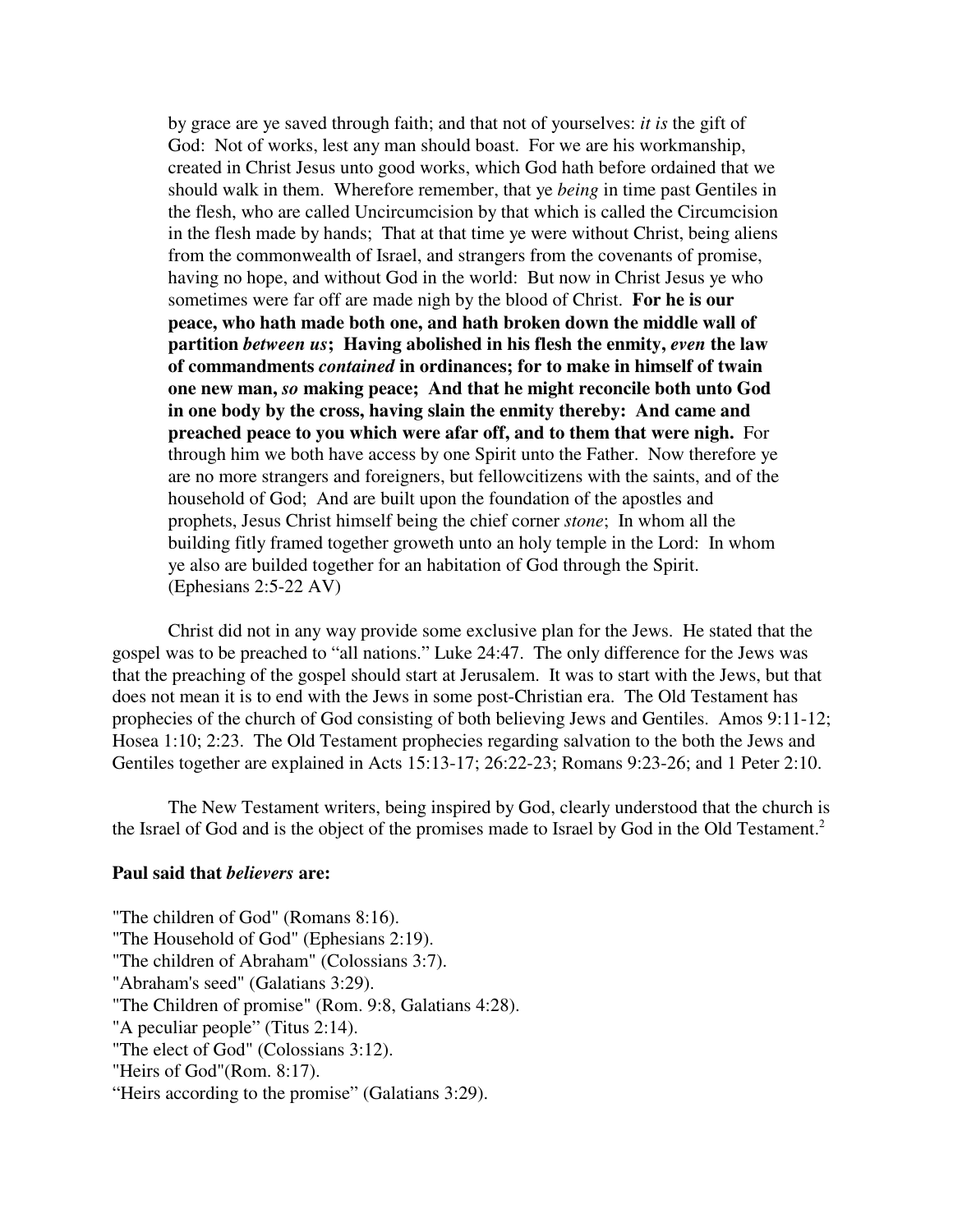"The temple of God" (1 Cor 3:16). "The circumcision" (Philippians 3:3). "The Israel of God" (Galatians 6:16).

### **Peter said that** *believers* **are:**

"A chosen generation" (1 Peter 2:9). "A royal priesthood" (1 Peter 2:9). "A holy nation" (1 Peter 2:9). "A peculiar people" (1 Peter 2:9).

#### **James said that** *believers* **are:**

"Heirs of the kingdom" (James 2:5).

#### **John said that believers are:**

"The sons of God" (John 1:12). "Kings and priests unto God" (Revelation 1:6). "The new Jerusalem" (Revelation 3:12). "The Holy city (Revelation 21:2).

#### **The letter to the Hebrews said that believers are:**

"The people of God" (Hebrews 4:9). "Mount Zion" (Hebrews 12:22). "The city of the living God" (Hebrews 12:22). "The heavenly Jerusalem" (Hebrews 12:22).

The Jews are our enemies, because they are antichrist. Romans 11:28. Jews hate Christ and Christians. We, however, are to love them and pray for them. "But I say unto you which hear, Love your enemies, do good to them which hate you, Bless them that curse you, and pray for them which despitefully use you." (Luke 6:27-28 AV) God has chosen a remnant of Jews for salvation. We should preach the gospel to the lost world, including the Jews. We, however, should not think that a Jew any different in God's plan than a Catholic, a Muslim, a Hindu, a Buddhist, a Satanist or any other follower of one of Satan's pagan religions.

Salvation for all, is by the grace of God through faith in Jesus Christ. If a Jew repents of his antichrist religion and believes in Jesus, then he is saved. Once saved, a Jew will not continue in his Talmudic practices any more than a Catholic will continue his Catholic practices or a Satanist will continue his Satanic practices once they are saved. All believers in Christ become spiritual Jews, which are Christians.

Loving our enemies does not mean that we should condone the pagan practices of the Jews, Catholics, Muslims, or other pagans. Rather, we are called by God to reprove them. "And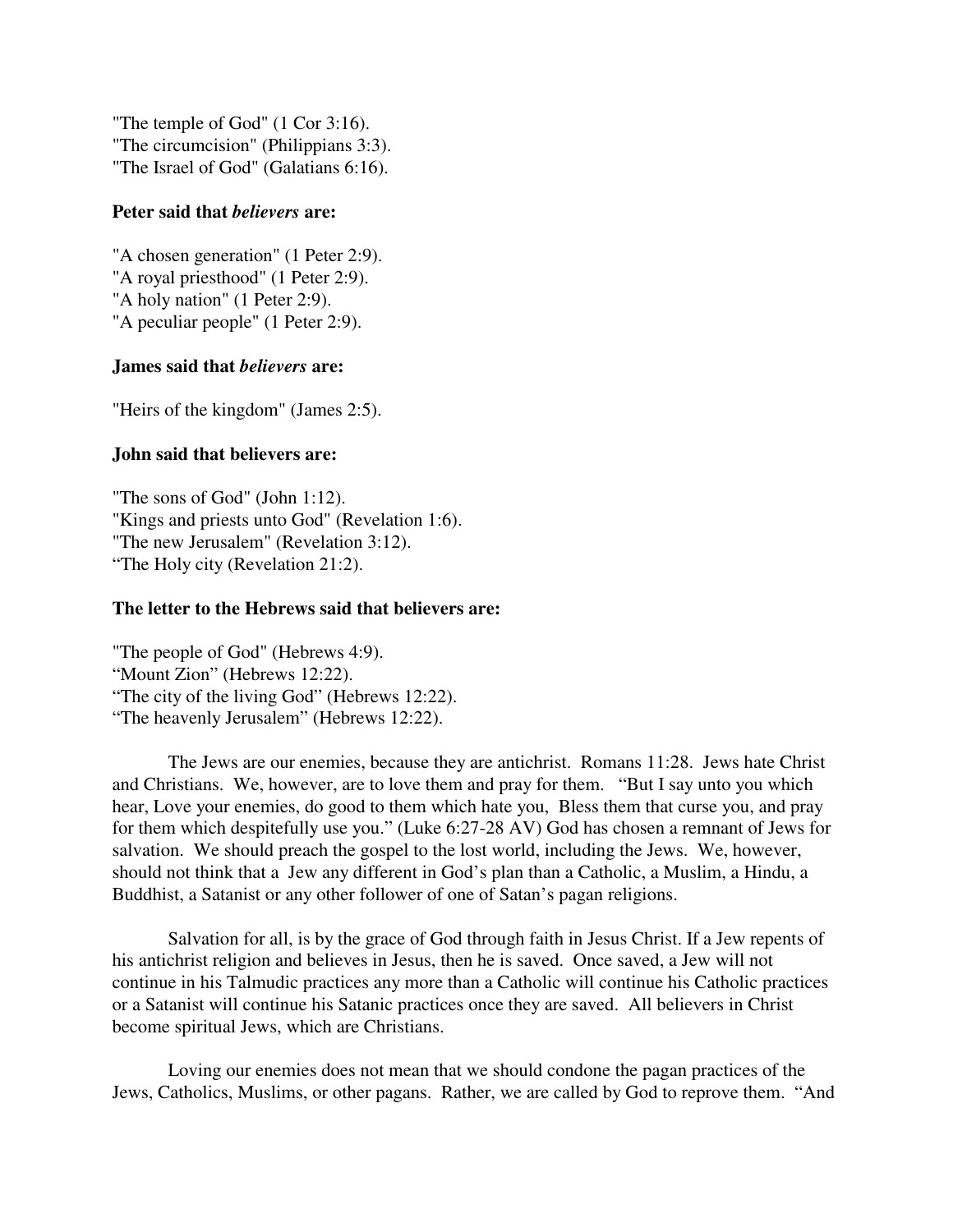have no fellowship with the unfruitful works of darkness, but rather reprove *them*." (Ephesians 5:11 AV)